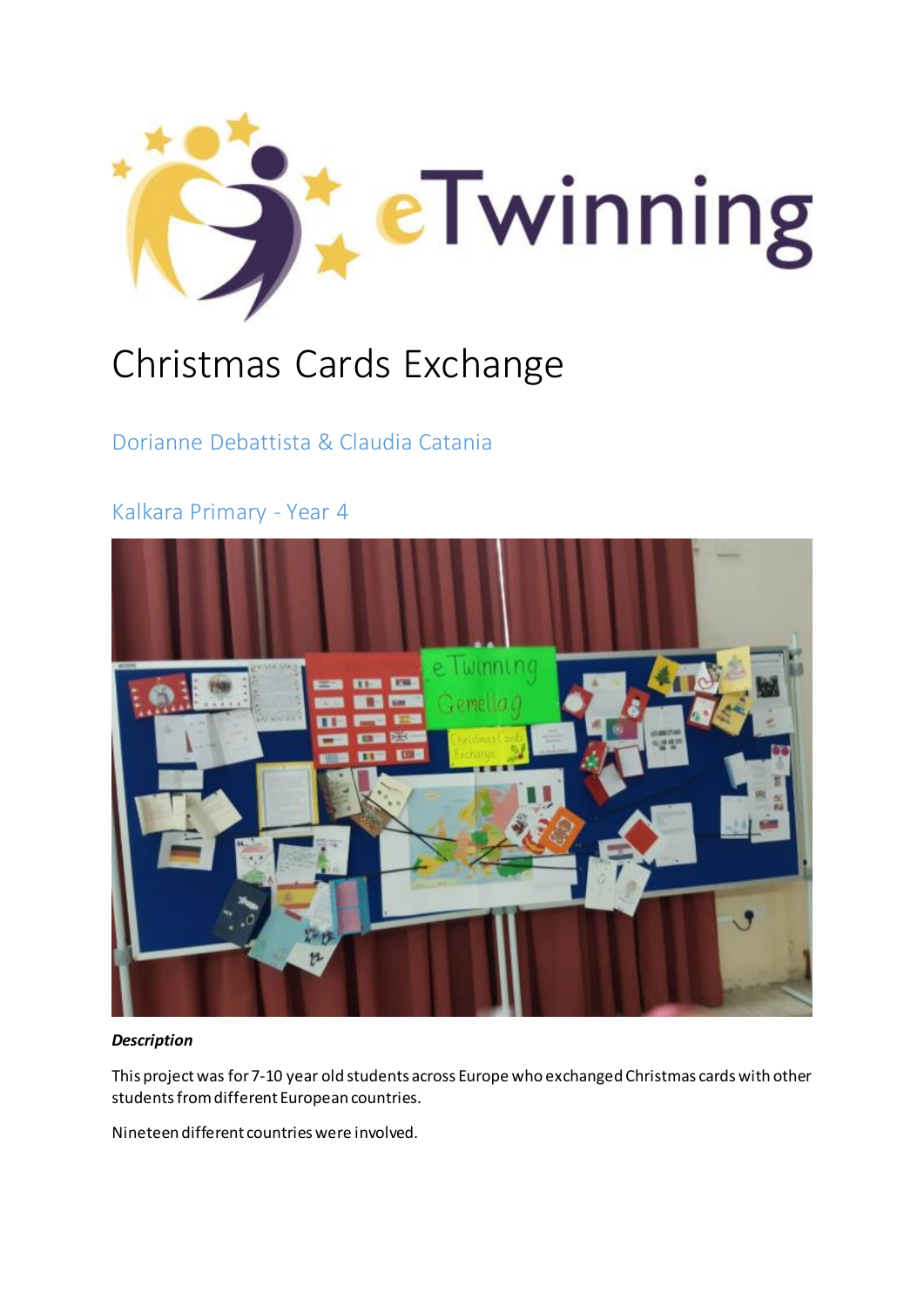It was agreed that each partner prepares 3 cards for every partner in the project. The cards will contain wishes both in English and in our mother tongue.

We Maltese made three very original and creative cards for every member:

One of the cards contained a group photo of all the pupils in class together with the College Principal, Mr. Vassallo, Ms. Cachia, our Head of school and also the class teacher, Ms. Dorianne and the class LSA Ms. Claudia.

Another card was personalised by every pupil in our class with their photo and name.

Finally, the last card contained a santa hat decorated with cotton wool.

Greetings, both in Maltese and English, were written by the pupils in the card.

To accompany the cards we also sent a letter describing how Christmas is celebrated in our country and explain our Christmas traditions.

Our letter from Malta explained the weather in Malta during December, how streets in Malta are nicely decorated, especially Valletta, our capital city, how we decorate our houses too and how we love to get together with our families and friends at this time. We also mentioned the traditional Christmas eve mass with the child's sermon, Imbuljata, and what we prepare for Christmas lunch. The recipe of Imbuljata was sent with the letter. The traditional Gulbiena was also mentioned.

Photos of the card making procedure and also of the letter writing were uploaded on Twinspace.

The Maltese pupils also uploaded a video were pupils said 'Merry Christmas' in all the different languages of the partners in the project.

The cards and letters were sent by post to every partner in the project.

Received cards were stuck in class and before Christmas holidays they were divided between students in class.

The photos of received cards were uploaded on Twinspace.

The project started in November and ended in December 2019

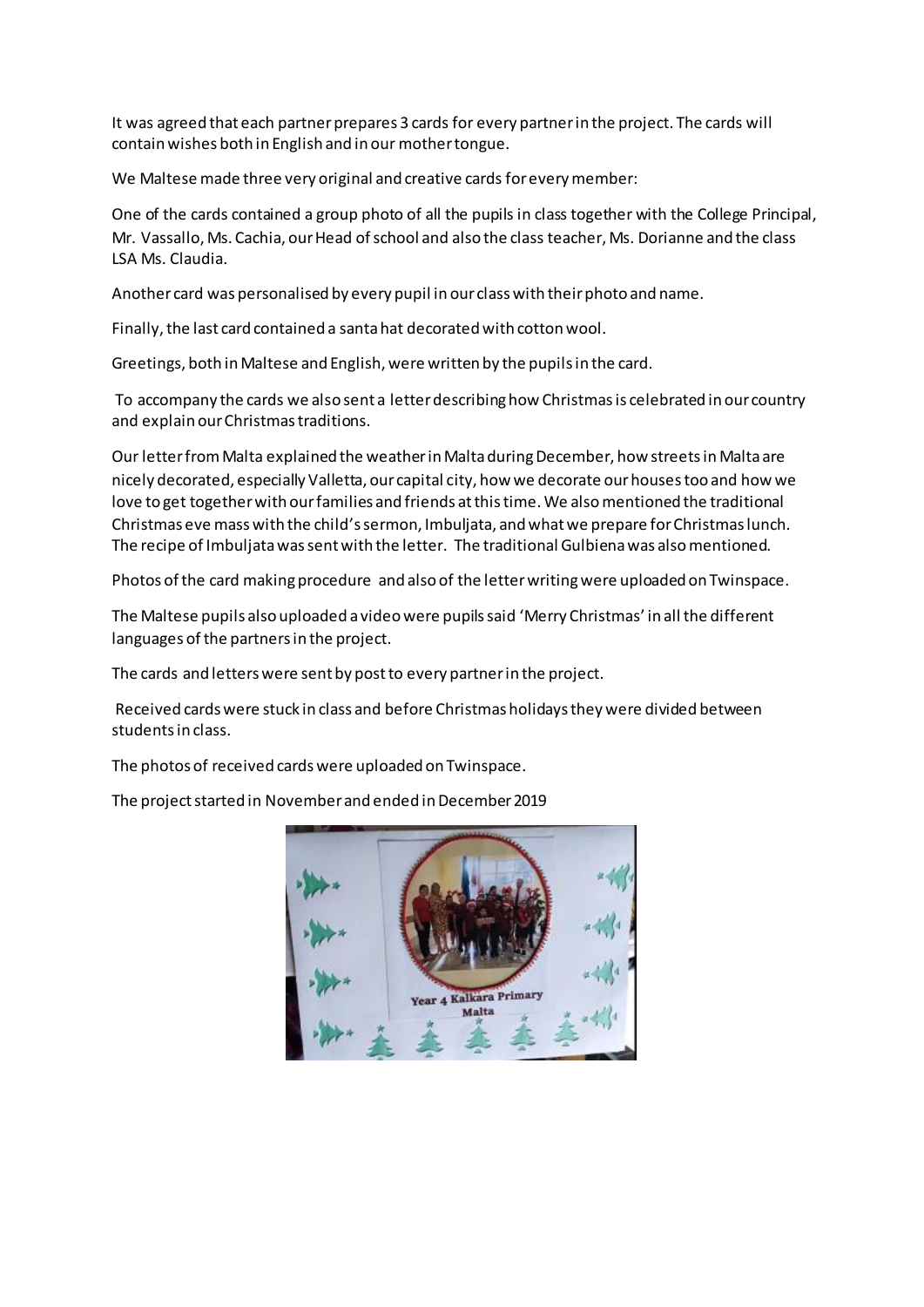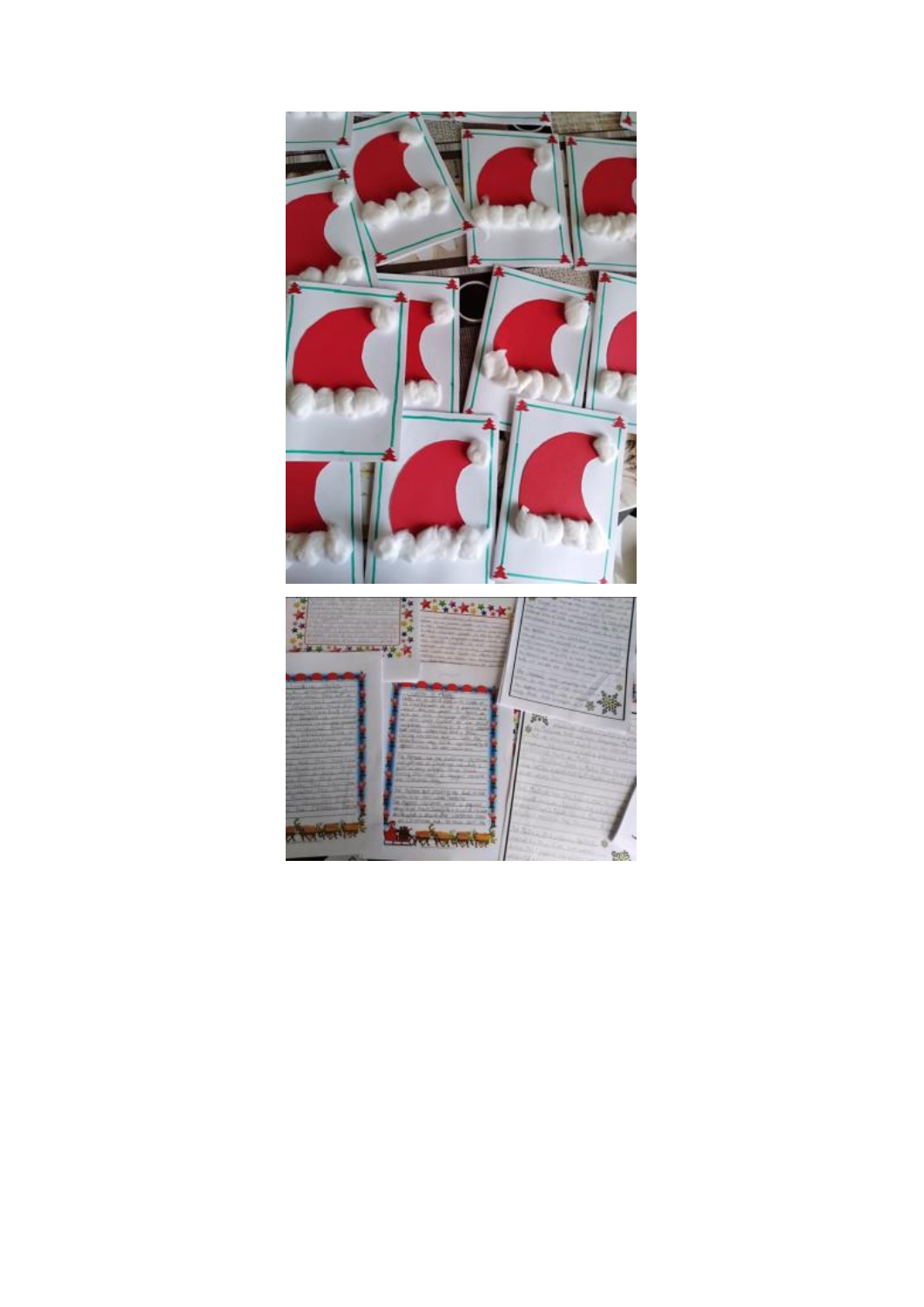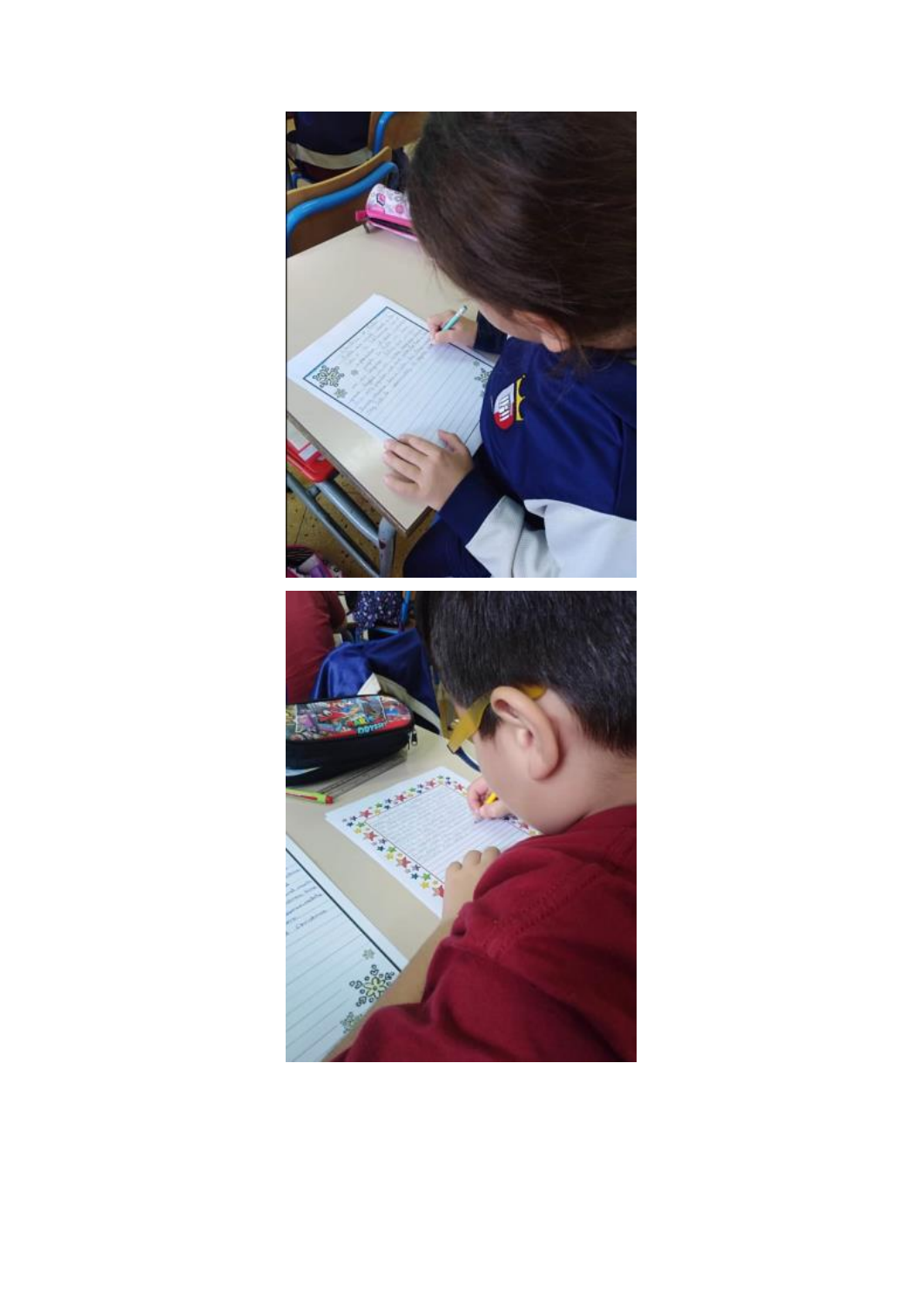

### Imbuljuta tal- Qastan



**Embuljuta** is the traditional Maltese draw learned after<br>Midnight Mass we Christmas and New Your's Eve. It is the perfect reside for<br>those special rights: where you want sometimy helt, specy and delicated<br>those special c

#### Ingredients

W.

400g dried chestnuts

175g mayo

50g drinking chocolate

50g dark chocolate chopped in large pieces

grated real of 1 orange

I tongerine post finally chapped

 $\sin\alpha t$  spice

ground closes

#### Method

 $\begin{tabular}{p{0.85\textwidth}}p{1. \text{West} } \textbf{Weish } \textbf{c}~\textbf{desprints}~\textbf{u}~\textbf{c}~\textbf{c}~\textbf{c}~\textbf{c}~\textbf{c}~\textbf{c}~\textbf{c}~\textbf{c}~\textbf{c}~\textbf{c}~\textbf{c}~\textbf{c}~\textbf{c}~\textbf{c}~\textbf{c}~\textbf{c}~\textbf{c}~\textbf{c}~\textbf{c}~\textbf{c}~\textbf{c}~\textbf{c}~\textbf{c}~\textbf{$ 

- 
- 
-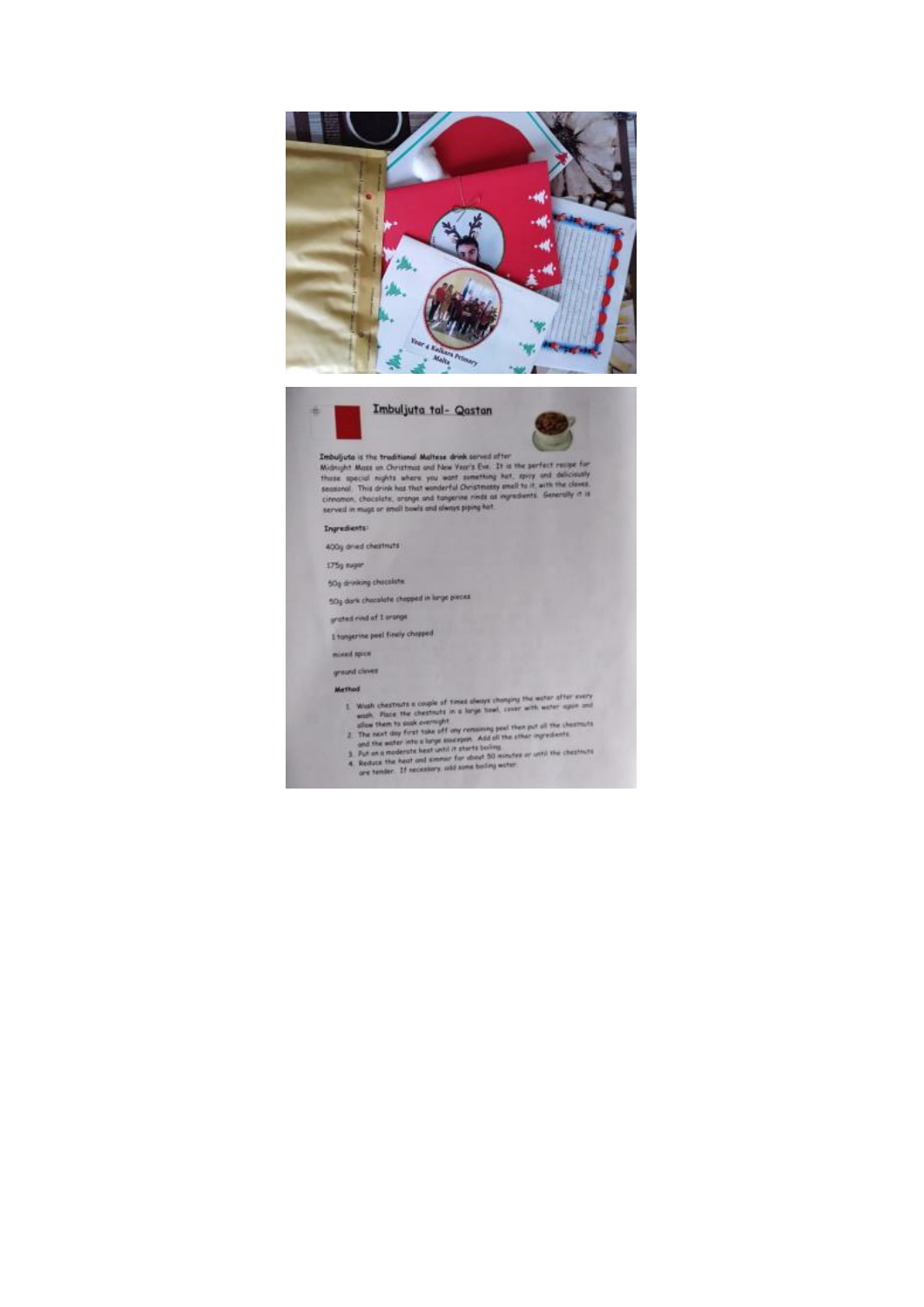